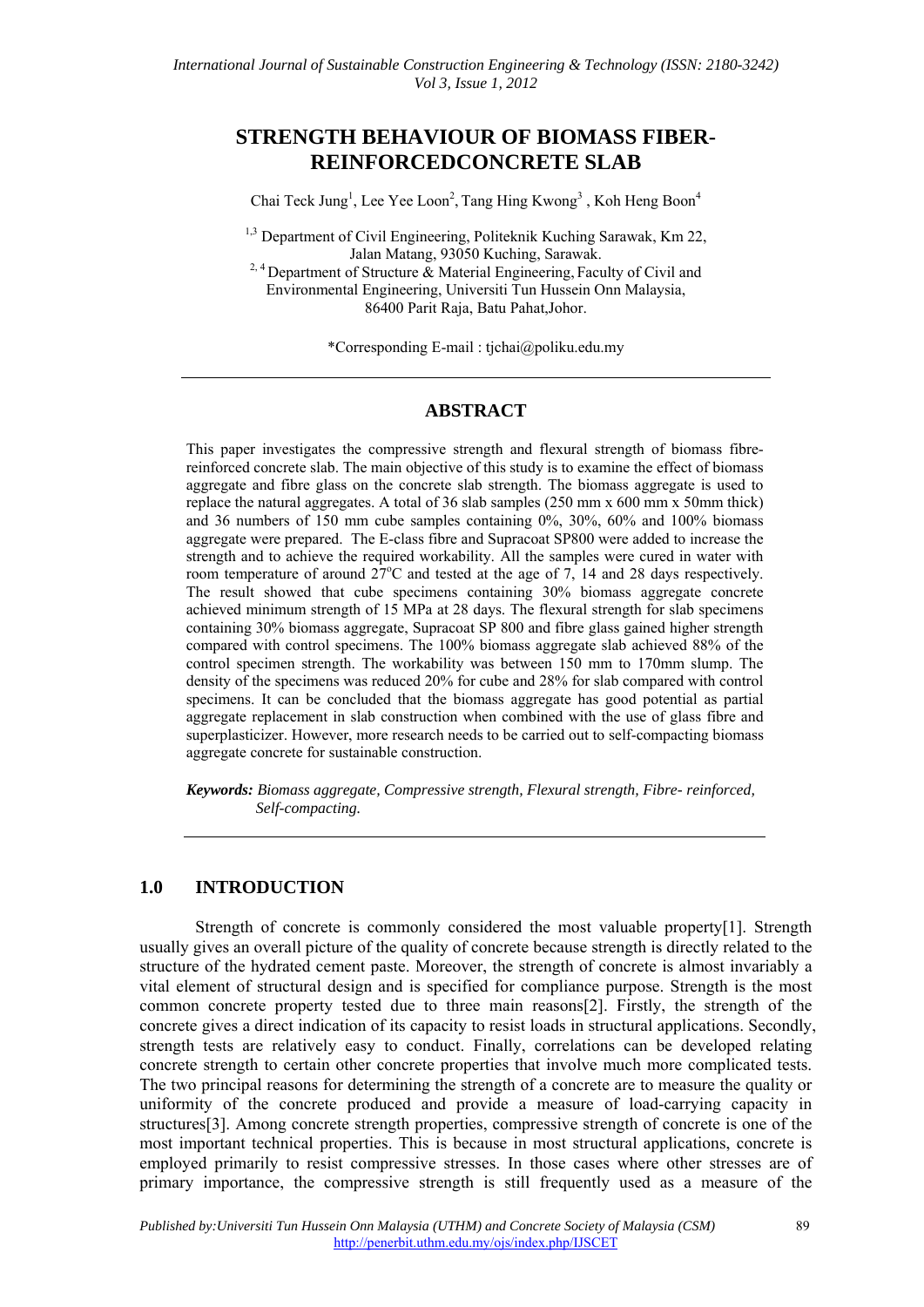resistance because it is the most convenient way to measure[4]. This is also highlighted in British Code of Practice, BS8110 :1997 [5] where most of the stresses checking are related to compressive strength. For example, BS8110: Part 1, clauses 3.4.5.2 and 3.4.5.8 state that the nominal shear stress of beam must not exceed  $0.8f_{cu}^{1/2}$  or 5 N/mm<sup>2</sup> where  $f_{cu}$  is the characteristic compressive strength on 28 days.

### **2.0 LITERATURE REVIEW**

 Compressive strength is one of the important mechanical properties of concrete. In structural concrete design, the characteristics strength of concrete refers to the 28 days compressive strength [5], [6], [7]. The compressive strength of concrete or mortar is usually determined by submitting a specimen of constant cross section to a uniformly distributed increasing axial compression load in a suitable testing machine until failure occurs [4]. Compressive test is the most common test carried out on concrete. This is because of four reasons [8] : (1) concrete has low tensile strength compared to its compressive strength, thus it is used primarily in compressive mode; (2) it is assumed that most of the important properties of concrete are directly related to the compressive strength; (3) the structural design codes are mainly based on the compressive strength of concrete; and (4) the test is easy and economical. The shape of the specimens for compressive strength testing can be cubes [9] or cylinders [10]. However, the compressive strength obtained from cylinders is lower than cubes specimens [4]. The compressive strength determined by cylinders is around 80% to 96% [6] of the compressive strength determined by cubes. Generally, cube test is widely used at the construction sites in Malaysia [11]. A minimum of six numbers 150 mm concrete cubes are prepared during the concreting work. These cubes are used to determine the compressive strength at 7, 14 and 28 days. Flexural strength or modulus of rapture (MOR) is a mechanical parameter for brittle material's ability to resist deformation under load. The transverse bending test is most frequently employed, in which a beam specimen in rectangular cross section is bent until fracture using a two point flexural test technique [12].

 The flexural strength represents the ultimate strength of materials in bending is taken corresponding to the ultimate moment by the elastic relationship[13]. It is measured in terms of stress. The proposed flexural strength where at the time of delivery to the work site, the average flexural strength in the test specimens shall be 4.5 MPa, with no individual unit less than 4 MPa[14]. According to J. Newman and S. C. Ban, (2003), the requirements for lightweight aggregate for structural use are that it has strength sufficient for a reasonable crushing resistance based on BS EN 13055, concrete strengths excess 20 MPa and produces compacted concrete with an oven-dry density in the range  $1500-2000 \text{ kg/m}^3$ . Lightweight-concrete is defined by BS EN 206-1 as having an oven-dry density of not less than 800 kg/m<sup>3</sup> and not more than 2000 kg/m<sup>3</sup> by replacing dense natural aggregates either wholly or partially with lightweight aggregates. Lightweight aggregate is defined in BS EN 13055 as any aggregate with a particle density of less than 2.0  $Mg/m<sup>3</sup>$  or a dry loose bulk density of less than 1200 kg/m<sup>3</sup>. These properties mainly derive from encapsulated pores within the structure of the particles and surface vesicles. For structural concrete suitable aggregates should require a low cement paste content and have low water absorption [15], [16]. For slab construction, the flexural strength must be identified because the design of slab or pavement is based on the theory of flexural strength. Therefore, laboratory mix design based on flexural test may be required. What is flexural strength? Flexural strength is one of the tests to measure the tensile strength of concrete to resist failure in bending such as beam and slab. According to T. H. G. Megson, (2007), the materials ultimate strength in bending is defined by the modulus of rapture (MOR). This is taken to be the maximum direct stress in bending ( $\sigma_{x,u}$ ) which corresponding to the ultimate moment (M<sub>u</sub>) and is assumed to be related to ultimate moment by elastic relationship in equation 1[17].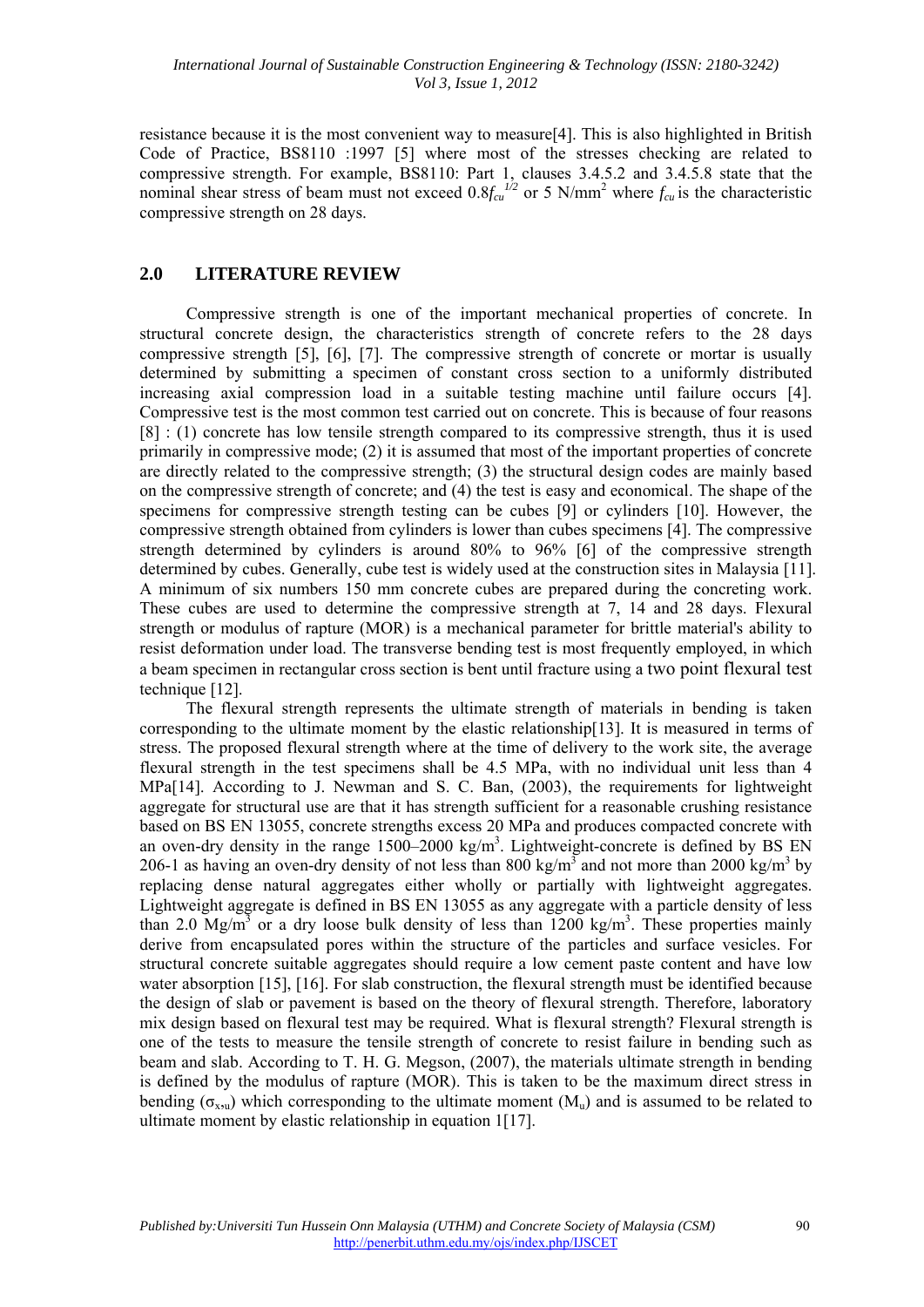$\sigma_{x_2u} = [M_u/I_1V_{max} \dots \dots \dots \dots \dots \dots \dots]$ . Equation 1

where,  $Mu =$  Moment of resistance at the section

 $I =$  Second moment of area of the section

 $Y_{\text{max}}$  = Distance of the layer under stress from the neutral axis

σ = Stress

### **3.0 EXPERIMENTAL PROGRAMME**

### **3.1 MATERIALS PREPARATION**

The raw materials for the preparation of concrete mix are ordinary Portland cement, natural fine aggregate, biomass aggregate (fine and coarse) and water. The biomass aggregate used for this research was collected from the plywood factory (Linshanhao Plywood Sarawak Sdn Bhd) located at Demak Laut Industrial Park, Jalan Bako, Kuching. The bulk density of the biomass aggregate was determined for the classification as lightweight aggregate. The biomass aggregate was sieved manually using 5 mm sieve to separate it as fine and 10 mm sieve for coarse aggregate before it was used to replace the natural aggregate in this study. The purpose of replace fine and coarse aggregate in the study will lead to the solution for disposal problem in plywood industry. Chemical compound of biomass aggregate was determined using X-ray fluorescence (XRF). The results are shown in Table 1. The mechanical properties of glass fiber Class-E are shown in Table 2.

| <b>Chemical Name</b>   | Formula                        | Concentration |  |
|------------------------|--------------------------------|---------------|--|
| Carbon dioxide         | CO <sub>2</sub>                | 0.10%         |  |
| Silicon dioxide        | SiO <sub>2</sub>               | 29.10%        |  |
| Calcium oxide          | CaO                            | 18.40%        |  |
| Barium oxide           | BaO                            | 14.40%        |  |
| Aluminium oxide        | $Al_2O_3$                      | 13.10%        |  |
| Sodium oxide           | Na <sub>2</sub> O              | 5.88%         |  |
| Iron oxide             | Fe <sub>2</sub> O <sub>3</sub> | 5.75%         |  |
| Magnesium oxide        | MgO                            | 4.78%         |  |
| Potassium oxide        | $K_2O$                         | 4.38%         |  |
| <b>Sulfur Trioxide</b> | SO <sub>3</sub>                | 1.28%         |  |
| Nitrogen Dioxide       | $P_2O_5$                       | 1.23%         |  |
| Manganese oxide        | MnO                            | 0.62%         |  |
| Titanium oxide         | TiO <sub>2</sub>               | 0.57%         |  |
| Strontium oxide        | <b>SrO</b>                     | 0.34%         |  |
| Vanadium               | V                              | 0 < LLD       |  |

Table 1 : Chemical compound of biomass aggregate

| Table 2 : The Mechanical Properties of Class-E Glass Fiber |
|------------------------------------------------------------|
|------------------------------------------------------------|

| Parameters             | Values    |
|------------------------|-----------|
| Tensile Strength (MPa) | 3500-3600 |
| Modulus Elastic (GPa)  | 74-75     |
| Expansion $(\% )$      | 4.8       |
| Density $(kg/m^3)$     | 2600      |
| Perimeter $(\mu m)$    | $8 - 12$  |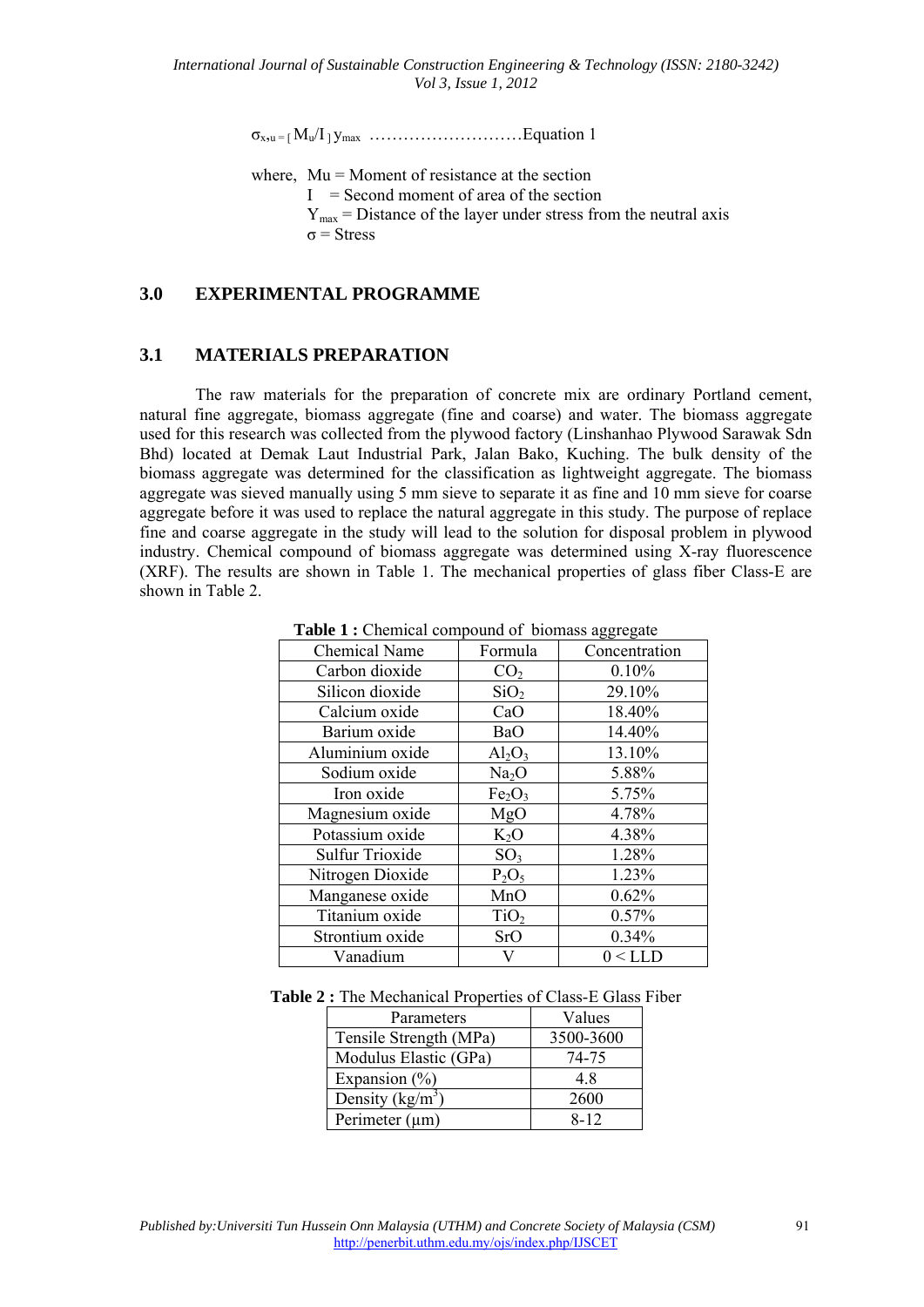# **3.2 MIX PROPORTIONS**

There is one series of concrete mix for the experimental work in the present study. The concrete mix consists of four types of mix proportion with the replacement of natural fine and coarse aggregate with fine and coarse biomass aggregate ranging from 0%, 30%, 60% and 100%. Class-E Glass fiber with the amount of 1kg glass fiber /400 kg cement was added to identify the effect to the biomass concrete strength. The compressive strength and flexural strength is determined by the same concrete mix. The mix proportions for the present study are tabulated in Table 3.

| Mix              | Mix Proportion |       |                   |            |       |       | Replacement of |                |                                |  |
|------------------|----------------|-------|-------------------|------------|-------|-------|----------------|----------------|--------------------------------|--|
| ID               | Cement         | Water | Natural           | Natural    | Water | Class | Suprac         | <b>Biomass</b> |                                |  |
|                  | $(kg/m^3)$     | kg/m  | Fine              | Coarse     |       | Е-    | oat            |                | Aggregate                      |  |
|                  |                |       | Aggreg            | Aggreg     | Ceme  | Glass | <b>SP800</b>   | Coarse         | Fine                           |  |
|                  |                |       | ate               | ate        | nt    | Fiber | (ml)           | $(kg/m^3)$     | $\frac{\text{kg}}{\text{m}^3}$ |  |
|                  |                |       | $(\text{kg/m}^3)$ | $(kg/m^3)$ | Ratio | (kg)  |                |                |                                |  |
| C <sub>0</sub>   | 400            | 176   | 820.8             | 1003.2     | 0.44  |       | 4000           | $\Omega$       |                                |  |
| C <sub>30</sub>  | 400            | 176   | 574.56            | 702.24     | 0.44  |       | 4000           | 246.24         | 300.96                         |  |
| C <sub>60</sub>  | 400            | 276   | 328.32            | 401.28     | 0.69  |       | 4000           | 492.48         | 601.92                         |  |
| C <sub>100</sub> | 400            | 292   | 0                 |            | 0.73  |       | 4000           | 820.8          | 1003.2                         |  |

**Table 3:** Mix Proportions for Concrete Mix

### **3.3 SPECIMENS AND TESTS**

The 150 mm cubes and slab size is 600 mm x 250 mm x 75 mm were used for the compressive strength and flexural strength study. The specimens were de-mould after 24 hours and then subjected to water-curing at room temperatures varied from 24 to 34<sup>o</sup>C. Density of each specimen was recorded during testing. Three 150 mm cubes were used for the compressive strength test and three slabs size 600 mm x 250 mm x 75 mm were used for flexural strength at each age according to BS 1881 [9], [12]. Both compressive strength and flexural strength are tested at the age of 7, 14 and 28 days.

# **4.0 RESULT ANALYSIS AND DISCUSSION**

## **4.1 PROPERTIES OF RAW MATERIALS**

The bulk densities of fine and coarse biomass aggregate, natural fine and coarse aggregate and cement are summarized in Table 4.

| $\sim$ which is posited to the second of the state of the second second the second second second second second second second second second second second second second second second second second second second second second |                    |                               |  |  |  |
|--------------------------------------------------------------------------------------------------------------------------------------------------------------------------------------------------------------------------------|--------------------|-------------------------------|--|--|--|
| Materials                                                                                                                                                                                                                      | Loose Bulk Density | <b>Compacted Bulk Density</b> |  |  |  |
|                                                                                                                                                                                                                                | $(kg/m^3)$         | $(kg/m^3)$                    |  |  |  |
| Cement                                                                                                                                                                                                                         | 1195               |                               |  |  |  |
| Natural Fine Sand                                                                                                                                                                                                              | 1244               | 1320                          |  |  |  |
| Natural Coarse Aggregate                                                                                                                                                                                                       | 1458               | 1665                          |  |  |  |
| Fine Timber Ash Aggregate                                                                                                                                                                                                      | 432                | 485                           |  |  |  |
| Coarse Timber Ash Aggregate                                                                                                                                                                                                    | 840                | 975                           |  |  |  |

**Table 4:** Bulk Densities of Raw Materials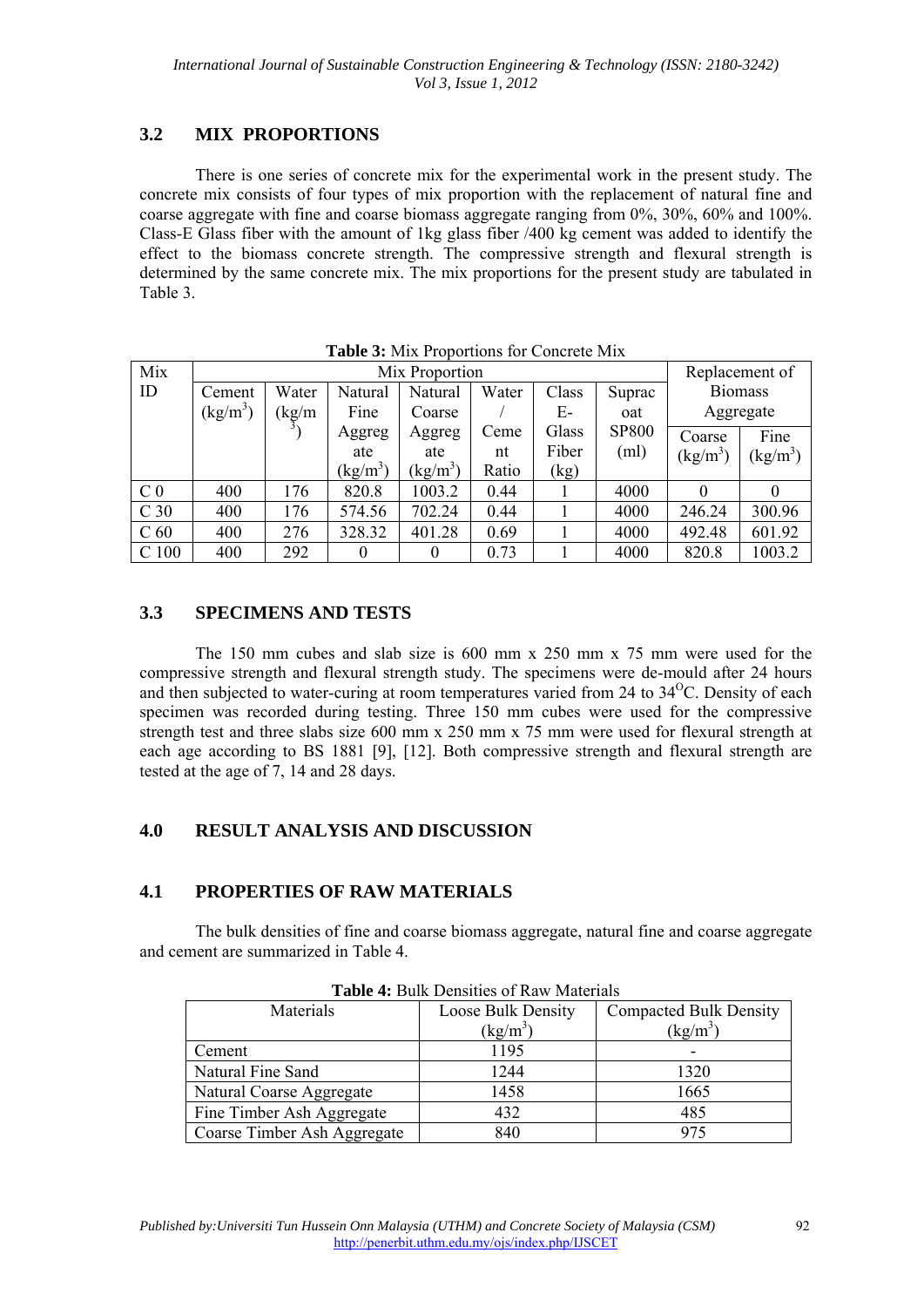Based on the bulk density, fine and coarse biomass aggregate have fulfilled the requirement as lightweight aggregate according to BS 3797. The density of the lightweight aggregate must not more than 1200 kg/m<sup>3</sup> for fine aggregate and 1000 kg/m<sup>3</sup> for coarse aggregate [18].

### **4.2 CONCRETE DENSITY AND SLUMP**

The dry densities and slump test of the specimens are shown in Table 5. The replacement of natural aggregate with biomass aggregate had reduced the density of concrete. A weight reduction of 20% for cube specimens and 28% for slab specimens at the age of 28 days was achieved when 30% to100% of natural fine and coarse aggregate was replaced by fine and coarse biomass aggregate. The reduction in weight of the biomass aggregate concrete compared to the control specimen is due to the higher porosity of biomass aggregate with a lower bulk density compared to natural aggregate. The weight reduction of biomass aggregate concrete is significant especially for 100% biomass aggregate concrete with a reduction up to 20 % for cubes and 28 % for slab compared to natural aggregate concrete. The slump for concrete mix were achieved between the range of 150 mm to 170 mm. According to BS EN 206-1: 2000, the slump class is S3  $(100 \text{ mm} - 150 \text{ mm})$  for mix C100 and S4 (160 mm – 210 mm) for mixes C0, C30 and C60. This shown that the concrete workability is high and towards self-compacting biomass concrete purpose.

| Tuble of Concrete Density and Stands |             |         |         |       |                |  |  |
|--------------------------------------|-------------|---------|---------|-------|----------------|--|--|
| Mix ID                               | Dry density |         |         | Slump | Remark         |  |  |
|                                      | $(kg/m^3)$  |         |         | (mm)  |                |  |  |
|                                      | 7 Days      | 14 Days | 28 Days |       |                |  |  |
| C <sub>0</sub>                       | 2363        | 2326    | 2318    | 160   |                |  |  |
| C <sub>30</sub>                      | 2148        | 2133    | 2111    | 165   | Cube Specimens |  |  |
| C <sub>60</sub>                      | 1990        | 1950    | 1895    | 170   |                |  |  |
| C <sub>100</sub>                     | 1963        | 1874    | 1859    | 150   |                |  |  |
| C <sub>0</sub>                       | 2393        | 2333    | 2220    | 160   |                |  |  |
| C <sub>30</sub>                      | 2260        | 2260    | 1967    | 165   | Slab Specimens |  |  |
| C <sub>60</sub>                      | 2113        | 2047    | 1753    | 170   |                |  |  |
| 100                                  | 1947        | 1887    | 1593    | 150   |                |  |  |

**Table 5:** Concrete Density and Slump

#### **4.3 COMPRESSIVE STRENGTH**

The compressive strength developments for cube specimens are shown in Figure 1. The results showed that all biomass aggregate concrete (C30, C60 and C100) achieved lower compressive strength compared to the natural aggregate concrete (C0).



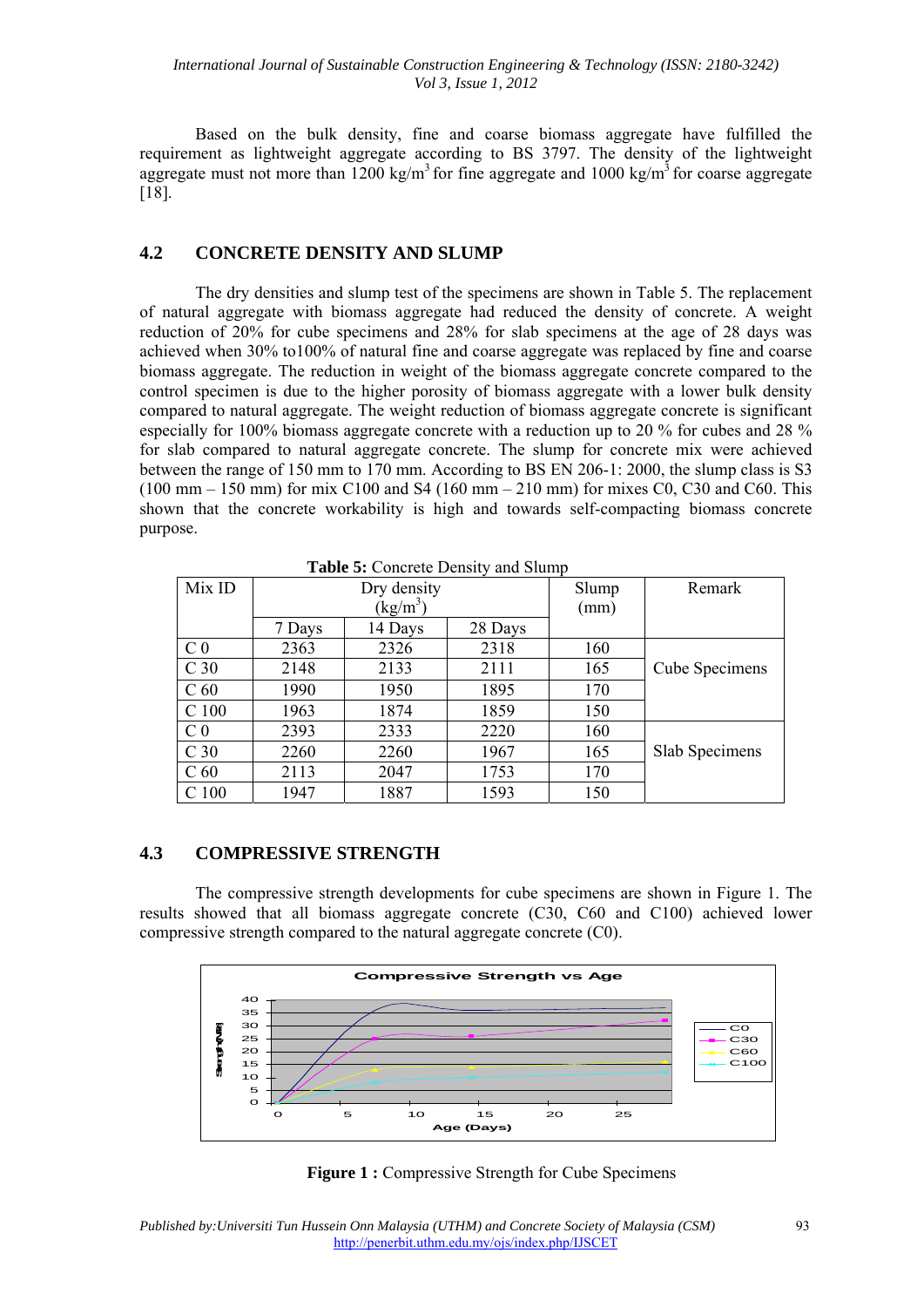Referring to Figure 1, the replacement of 30 % biomass aggregate achieved 32 MPa at the age of 28 days. According to J. Newman and S. C. Ban (2003), the compressive strength development excess 20 MPa can be used for structural purposes. The others mixes C60 and C100 gain a lower compressive strength which achieved 16 MPa and 12 MPa respectively. The strength development for C30 is 3 MPa lower than the targeted one which is 35 MPa. This is maybe due to the mechanical properties of the biomass aggregate even admixture (Supracoat SP 800) was added.

## **4.4 FLEXURAL STRENGTH**

The flexural strength developments for the slab specimens are shown in Figure 2.



**Figure 2 :** Flexural Strength for Slab Specimens

Referring to Figure 2, the results showed that biomass aggregate slab with glass fiber produced higher flexural strength (C30) compared with control specimen (C0). The flexural strength for 30 % biomass aggregate with glass fiber is 9 MPa while the control specimen (natural aggregate) without glass fiber and Supracoat SP 800 is 8 MPa at the age of 28 days. The result also showed that C60 have the same flexural strength with control specimen. This result showed that the mixes with fiber glass and Supracoat SP 800 can develope the same strength even though the aggregate is not from the natural resources. The mechanical properties of fiber glass class E also indicate that it behavior is more benefit to flexural strength where the Modulus Elastic is 74 – 75 GPa.

## **5.0 CONCLUSION**

This paper investigated the strength behaviours of biomass aggregate fiber-reinforced concrete slab. Biomass aggregate concrete achieved lower compressive strength may be due to the lower mechanical strength of biomass aggregate. The 30% biomass aggregate concrete were able to achieve the compressive strength of 32 MPa for structural use. According to BS 8110, the strength requirement is 15 MPa which C30 and C60 were fullfilled the British Standard requirement. However, J. Newman and S. C. Ban, (2003) stated that for structural use, the strength must exceed 20 MPa. For flexural strength, the strength development is higher than control specimen for 30 % biomass aggregate added with fiber glass and supracoat SP 800. From the preliminary experimental results obtained in this study, biomass aggregate possesses the potential to be used in construction for materials replacement and willing to save the construction industry cost for one way slab. However, more research needs to be done before the findings can be considered conclusive.